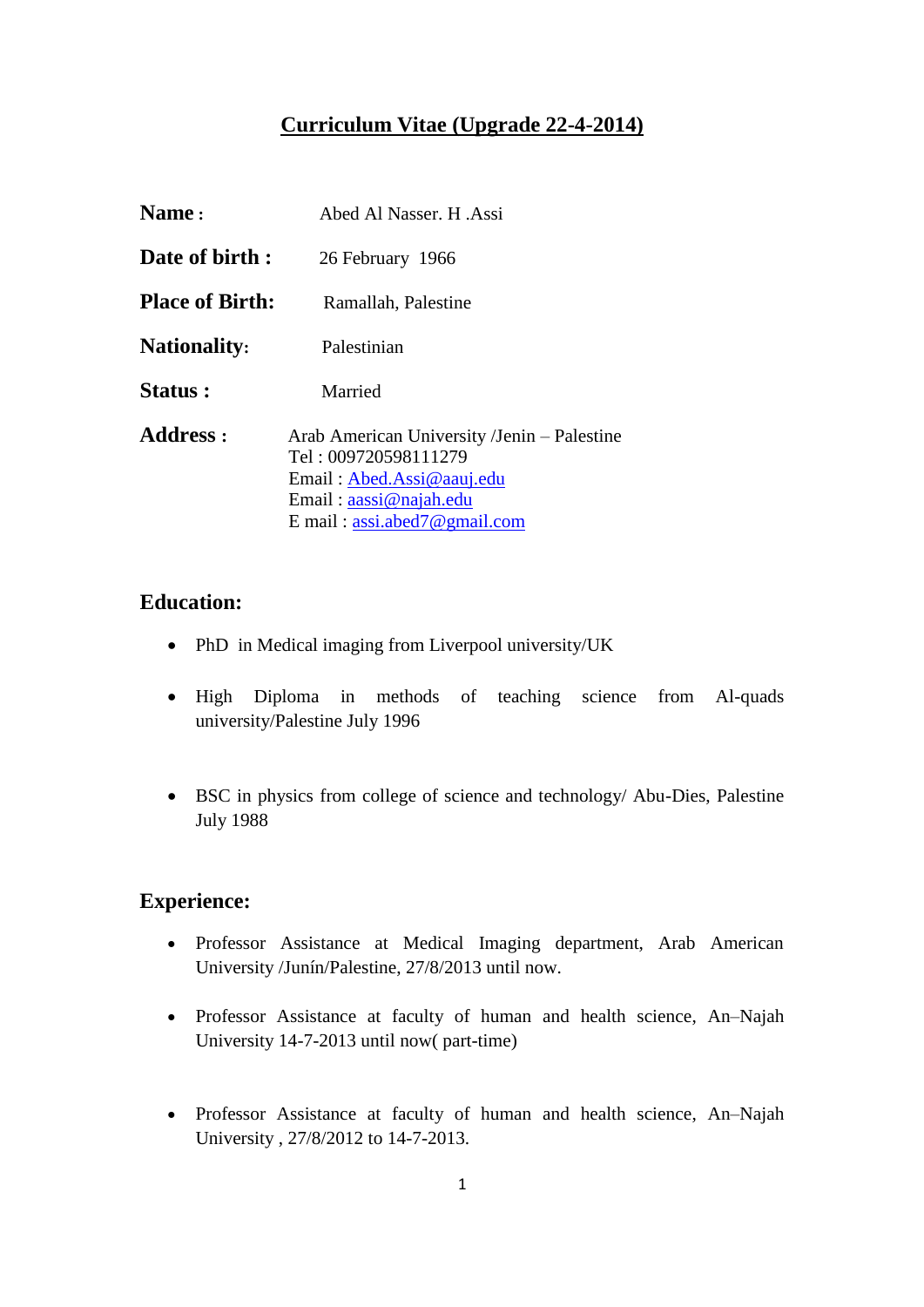- Professor Assistance at Medical Imaging department, Arab American University /Junín/Palestine, February. 2006- 2012.
- Head of medical imaging department at Arab American university ( 2007- 2010,2011-2012).

## **Teaching Courses :**

- Magnetic resonance images( MRI), Computed tomography ( CT), Digital imaging, Introduction to radiography, Principle of exposure, Quality control and lab management, Radiological physics ,X- Ray equipment , Radiotherapy, Nuclear medicine, Radiation protection and Radiographic positions1. At medical imaging department in Arab American University.
- Radiological physics, Radiation protection, Radiological Anatomy for radiologist postgraduate program. Biophysics course for undergraduate student in medical science. At An- Najah University

## **Attending courses and workshops**:

- Training course on Magnetic Resonance Imaging (RI) and Computed Tomography (CT). Jordan Hospital from ( 21/6/2007 to 1/9/2007).
- Training course on CT angiography using CT 64 slice Philips-scanner, Magnetic Resonance Imaging (3T) Philips-scanner.
- Workshop in PACS on Movenpick hotel in Ramallah city organized by Arab cure hospital on 26/11/2011.

## **Publications:**

- Assi, A. MRI Artifact. Iraninan Journal of Radiology.Vol 3(1) pp260- 264,2009
- Assi,A; Afenh, S. A new Image Analysis Technique Applied to Study Brain Asymmetry Across the Anterior-Posterior Axis in schizophrenia. Bioscience Biotechnology Research Communication Vol 3(1),2010
- Assi,A; Basha,W; Afenh,S. Effect of Radio Wave of Mobile Phone on Mice Brain. Bioscience Biotechnology Research Communication. Vol 3 ( 2 ) 2010.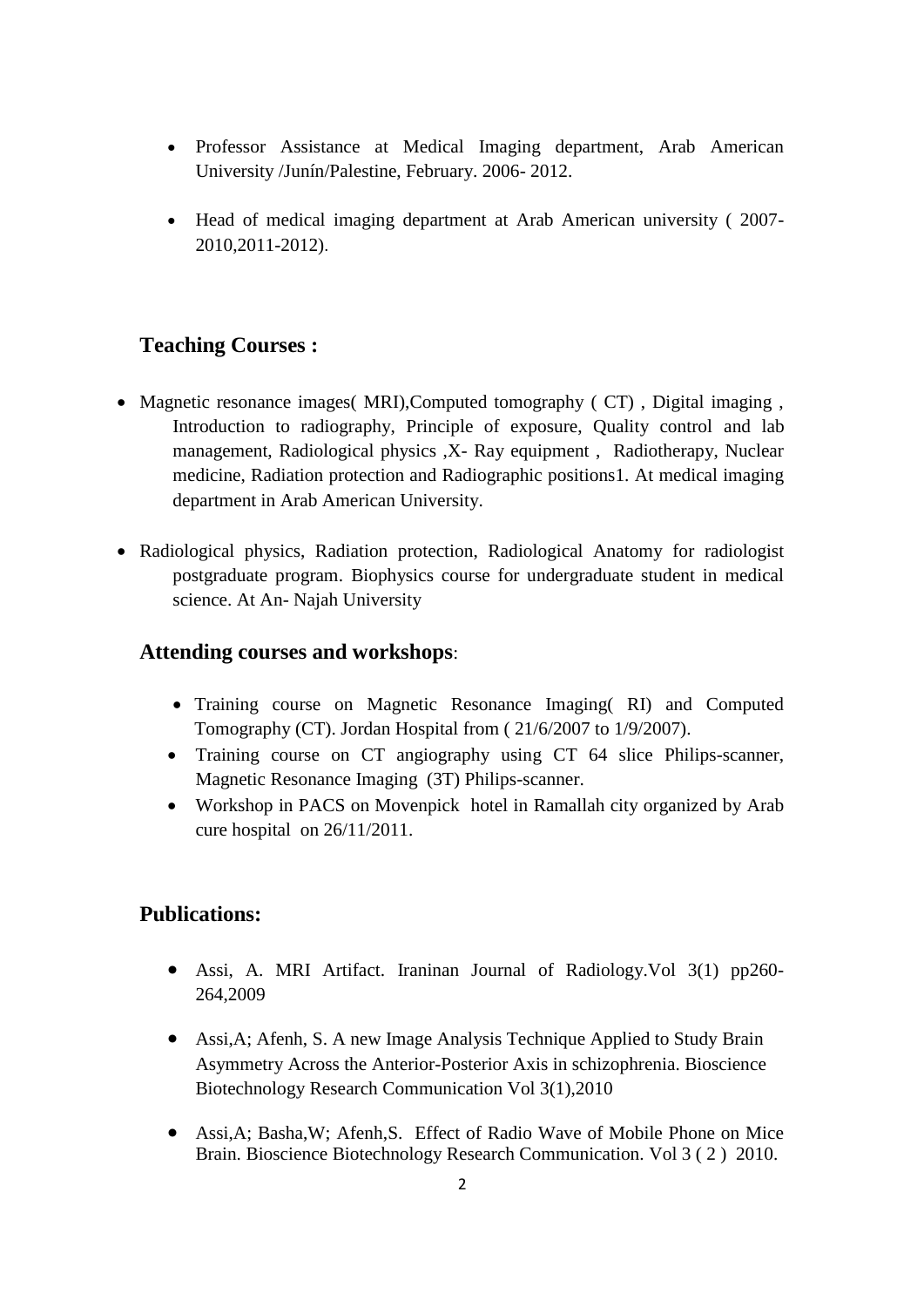- Assi,A. Wrist: Different View in CT Scanning. Polish Journal of Radiology Vol 76(2)pp40-42,2011
- Assi,A; Nazal,Y. Rib fracture:Different View Chest Scanning. Polish journal of radiology, Vol 77(4) pp 13–16,2012.
- Assi,A; Ajaj,W. The rate of repeating X-rays in the medical centers of Jenin District/Palestine and how to reduce patient exposure to radiation. Accepted by An-Najah National University Medicine and Health Science Journal
- $\bullet$

#### **Presentations:**

- An MR Image Analysis Study to Investigate Whether Brain Torque is Altered In Patients with Schizophrenia /Liverpool University
- Possible risks of Cell Phones and Base Station Power levels on human health / Arab American university

# **Languages:**

- Arabic: Flaunt
- English: Flaunt
- Hebrew: Beginner